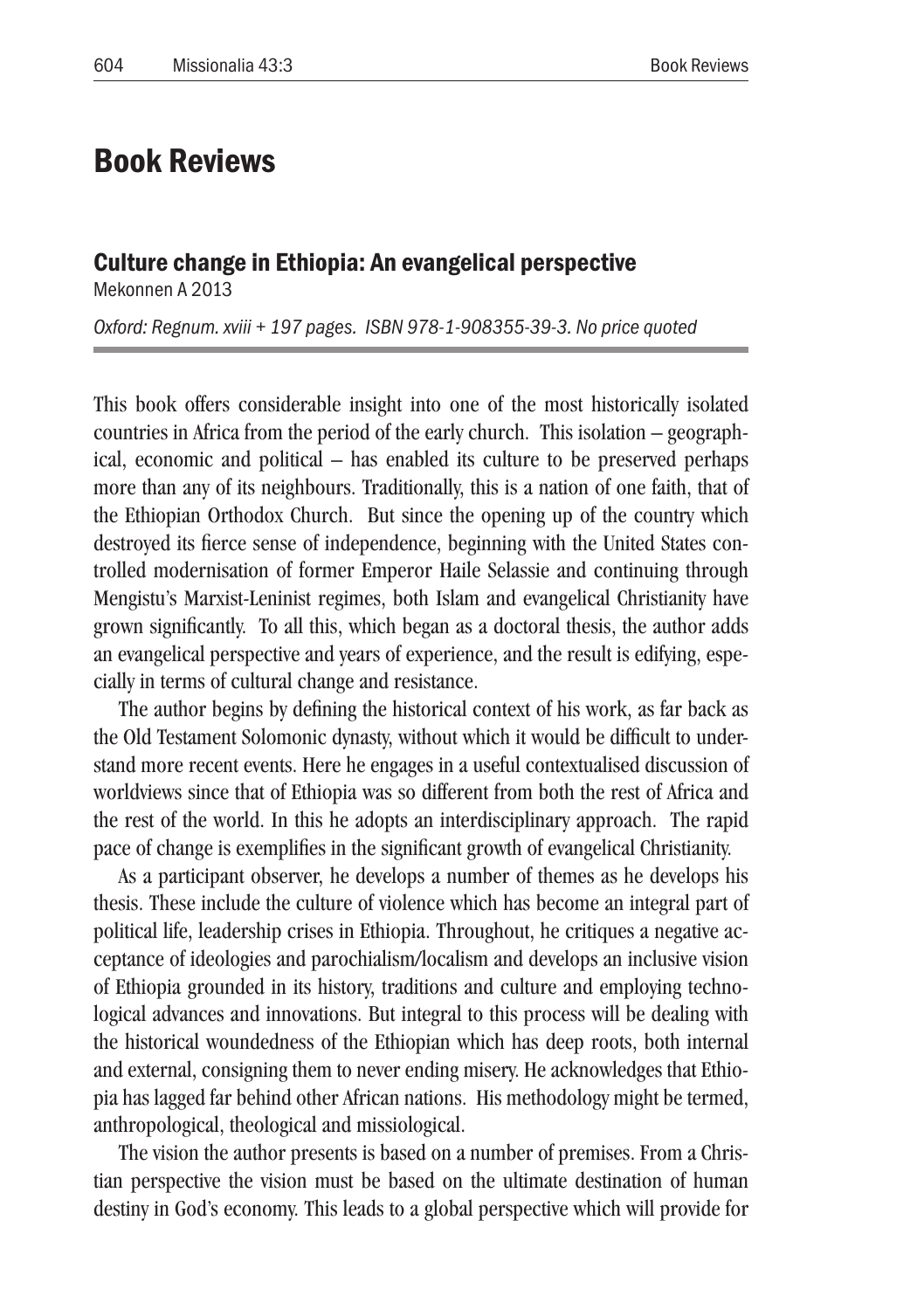the emergence of local leadership. Education has to be provided within a blended approach. Justice must be an integral factor. Innovation and creativity must be encouraged. Communication has to be addressed to all as dignified human beings. Since the environment is all around, exploit natural resources and the tourism industry. Evaluate and reconfigure the concept and use of time. Stress the fundamental value of trust. Enter into a developing relationship with God.

These premises apply, as is obvious to all, not just the suffering hordes in Ethiopia. This book is an eye-opener regarding leadership in all cultures and is to be commended for its simplicity of presentation and explanation.

*Prof GA Duncan, Faculty of Theology, University of Pretoria, PRETORIA, 0002.*

## Stopping the traffick: A Christian response to sexual exploitation and trafficking

Miles G & Crawford CF (ed.) 2014.

*Oxford: Regnum. Xx +318 pages ISBN 978-1-908355-51-1. No price quoted*

This is a book about coerced migration and resultant sexual and other kinds of exploitation. It is about a very sensitive and unpleasant subject, pone which we would, in reality sweep under the carpet and try to forget it exists. Yet, more and more it is in our faces and we cannot ignore it or pretend it does not exist in our sophisticated societies. And yet, it is supported because there is a demand for it. It is economically viable; not only that, it is extremely profitable; otherwise people would not take such grave risks to promote it. Today, it is a matter of global concern and then authors have done well to provide a valuable resource for those of us who simply do not know how to identify the problem and its victims and how to respond to it.

One of the practicalities of this volume is that it emanates from a conference on Beyond awareness: Empowering a response. Hence it is multi authored which means that the quality of offerings varies but their intent is of high quality and the intent is to recommend better practices.

The introduction to the book poses the initial question: How should Christians respond to sexual exploitation and trafficking? Part one then goes on to ask: What can we know about the problems of sexual exploitation and trafficking? which raises the basic question will this ever end. Part two How should we make sense of sexual exploitation? raises biblical and theological issues. Part three inquires How should we respond to demand? And investigates matter relating to the human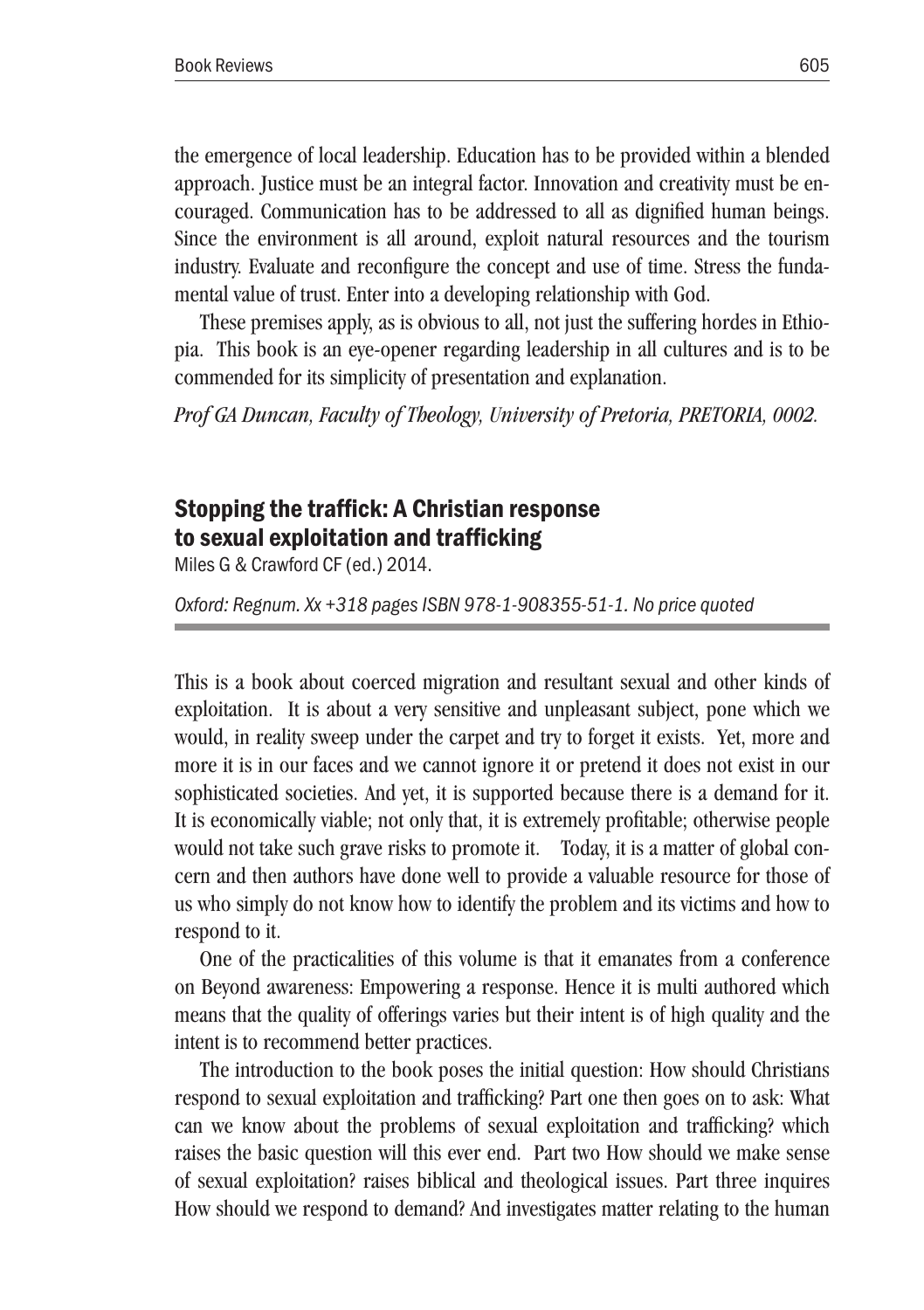psyche. Part four How can we better work with boys and men? Moves into a hitherto unconsidered area which we have glibly and irresponsibly assumed belongs to the feminine domain. Part five How can we better work with transgender people? takes us deeper into new areas of concern where feelings of rejection and isolation are rife. Part six How should we collaborate introduces the widespread field of networking. Helpfully, it includes a useful list of resources.

This is a very practical manual in the best sense of the word. It is reflective which means praxis oriented focussing on caring for those who are sexually exploited. It seeks to deal with actual questions practitioners are struggling with. It is faith-based and integrates a variety of theologies It will be of enormous help to those who just do not know how to begin to deal with problems which arise which do not automatically and normally arouse the interest and concern of Christians. But more than that it will, hopefully be a sign to those who feel alienated that they are not alone.

*Prof GA Duncan, Faculty of Theology, University of Pretoria, PRETORIA, 0002.*

## Christian warfare in Rhodesia-Zimbabwe: The Salvation Army and African liberation, 1891-1991 Murdoch NH 2015

*Eugene, Oregon: Pickwick. xxxi + 215 pages. ISBN 978-1-62564-681-1. No price quoted.*

One might be forgiven for thinking that the Salvation Army (SA) was at the forefront of the struggle for social and political justice as a result of the scant knowledge we have of its actual history. Our perceptions have often by coloured by peering through rose-coloured spectacles out of admiration for its achievements among the downtrodden in society. In this book, Norman Hutchinson implies that the 'Sally Arm' has capitalised on such perceptions. Certainly it has been extremely reticent regarding exposing valuable documentary sources to public scrutiny and even its servants have recoiled for offering too much information in interviews. Despite this, Murdoch, facing a long term life threatening struggle with Alzheimers disease, has provided an extremely credible and valuable contribution to the historiography on Salvationism in Zimbabwe, though not restricted to it.

Murdoch writes as an honest insider so he has no axe to grind. He travelled and searches far and wide to secure written and oral sources as far as time and circumstance would permit. Murdoch's story is that of a mission to white Zimbabwean people in which the SA was caught up through failure to impact